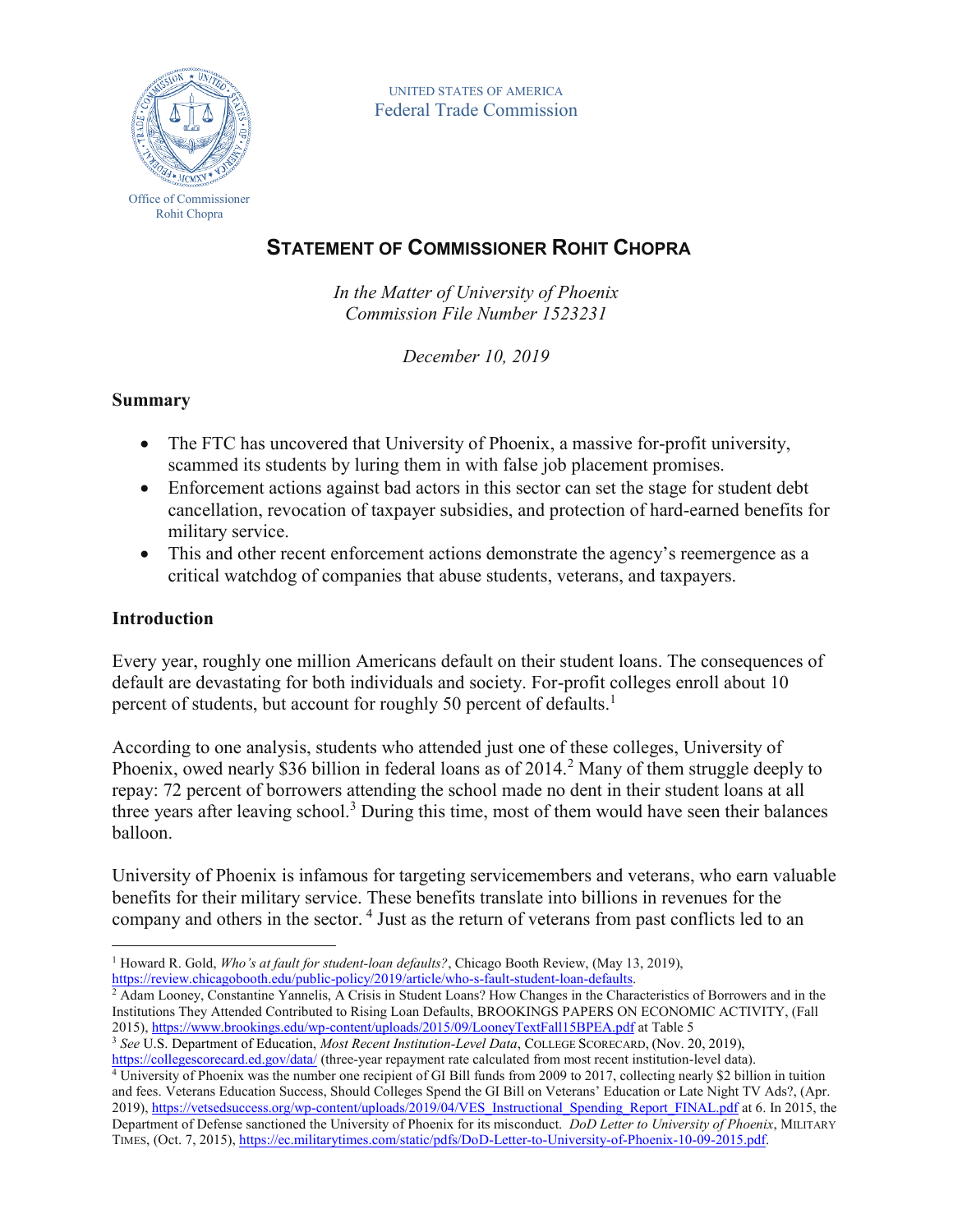explosion in for-profit college fraud,<sup>5</sup> similar problems coincided with the passage of the Post-9/11 GI Bill in 2008.<sup>6</sup>

After the financial crisis, many wondered whether the FTC would ever act to tame the latest abuses in the industry, despite its clear and unambiguous authority to do so.<sup>7</sup> Today, the FTC is demonstrating that the agency is here to stay when it comes to policing the sector. The Commission has settled charges with the University of Phoenix that it deceived students about their job prospects. The company will pay \$50 million in restitution and will cease collection of certain unpaid tuition balances.<sup>8</sup>

I am hopeful that this action, along with recent actions against DeVry Education Group and Career Education Corporation, mark the beginning of a more concerted effort by the FTC to safeguard students and veterans from the consequences of debt and default.

#### **History of FTC Efforts in the For-Profit Sector**

 $\overline{a}$ 

The FTC has broad authority to target unfair and deceptive practices in the for-profit school sector, but its approach has varied over the years.

In the late 1960s, the passage of the Higher Education Act, combined with benefits for those returning from Vietnam, opened the floodgates to widespread fraud.<sup>9</sup> In response, the FTC undertook a major industry-wide investigation, and began bringing lawsuits against for-profit colleges – filing more than two dozen from 1970 to 1974 alone.<sup>10</sup> The Commission also introduced a Guide for Private Vocational and Home Study Schools, which detailed practices the FTC determined were unfair or deceptive. Finally, in 1976, the FTC published a landmark 552 report laying out problems in the sector and proposing a new enforcement approach.<sup>11</sup>

The FTC's report was remarkable both for its breadth and for the extent to which its findings echo across the decades. After an investigation that included 87 volumes of documents, 44 days of hearings, and testimony from more than 400 witnesses, the Commission laid out in extensive detail some of the key problems in the sector. Among the illegal tactics the Commission found to be common were deceptive lead generation, false claims of affiliation with government or major

<sup>7</sup> For example, in 2009, the National Consumer Law Center noted that "the FTC has mostly ignored the proprietary school sector" since the early 1990s. Deanne Loonin, *Comments in Response to Federal Trade Commission Request for Public Comments on Vocational School Guides Review*, NATIONAL CONSUMER LAW CENTER, (October 16, 2009), [https://www.ftc.gov/sites/default/files/documents/public\\_comments/16-c.f.r.part-254-private-vocational-and-distance-education](https://www.ftc.gov/sites/default/files/documents/public_comments/16-c.f.r.part-254-private-vocational-and-distance-education-schools-vocational-school-guides-543519-00008/543519-00008.pdf)[schools-vocational-school-guides-543519-00008/543519-00008.pdf.](https://www.ftc.gov/sites/default/files/documents/public_comments/16-c.f.r.part-254-private-vocational-and-distance-education-schools-vocational-school-guides-543519-00008/543519-00008.pdf)

<sup>&</sup>lt;sup>5</sup> David Whitman, *Vietnam Vets and a New Student Loan Program Bring New College Scams*, THE CENTURY FOUNDATION, (Feb. 13, 2017), [https://tcf.org/content/report/vietnam-vets-new-student-loan-program-bring-new-college-scams/?session=1.](https://tcf.org/content/report/vietnam-vets-new-student-loan-program-bring-new-college-scams/?session=1)

<sup>6</sup> More than two decades ago, through the so-called 90/10 rule, Congress capped the percentage of revenue that for-profit schools can earn from U.S. Department of Education programs at 90%. *See* 20 U.S.C. § 1094(a)(24). This was a market test designed to ensure programs would meet quality standards that would attract students paying out of pocket. Many bad actors found a loophole and instead decided to engage in predatory recruiting of those with federal military benefits. *See* Veterans Education Success, *What is the 90/10 Loophole?*[, https://veteranseducationsuccess.org/90-10-loophole.](https://veteranseducationsuccess.org/90-10-loophole)

 $\frac{8}{8}$  This settlement will not affect a borrower's federal loan obligations. Those who have been deceived should consider exercising their legal right to apply for discharges, as discussed further below.

<sup>9</sup> *See* Whitman, *supra* note 5. As noted in the report, before he gained fame exposing the Watergate scandal, Carl Bernstein penned a groundbreaking report on vocational schools in Washington, D.C. that were defrauding students.  $10$  Id.

<sup>11</sup> Federal Trade Commission, *Proprietary Vocational and Home Study Schools. Final Report to the Federal Trade Commission and Proposed Trade Regulation Rule (16 CFR Part 438)*, (Dec. 10, 1976)[, https://files.eric.ed.gov/fulltext/ED134790.pdf.](https://files.eric.ed.gov/fulltext/ED134790.pdf)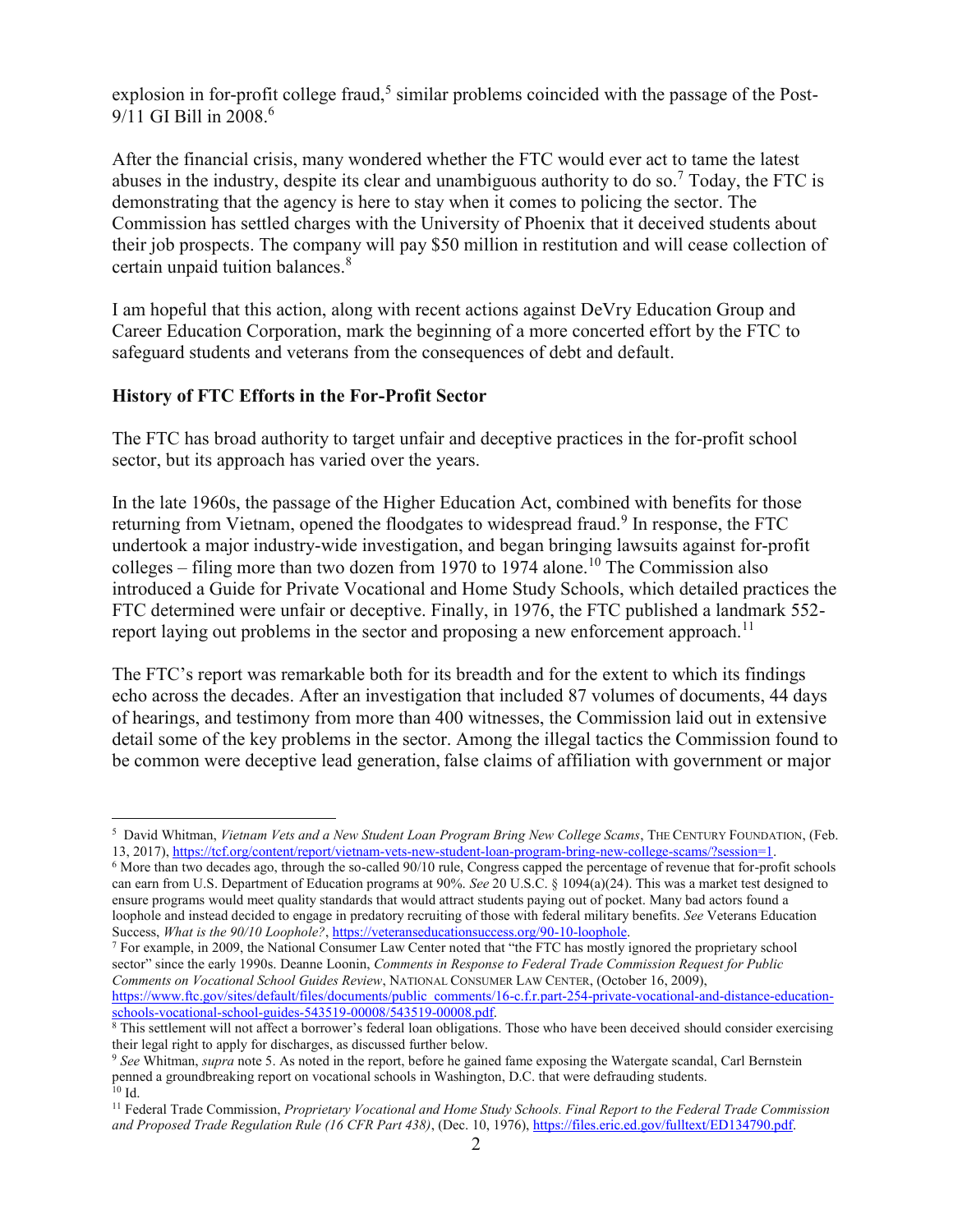employers, misrepresentations about transferability of credits, and "an appalling lack of substantiation for the job and earnings claims that are made."<sup>12</sup>

The report criticized not only unscrupulous schools but also the efficacy of the FTC's enforcement strategy. In particular, the report found that the industry was failing to comply with the Commission's voluntary guides, and that "case-by-case adjudication was not achieving the requisite prophylactic effect."<sup>13</sup> As a result, the Commission turned to rulemaking, an effort it had begun in 1974, to establish industry-wide requirements backed by stiff civil penalties.

The Commission's proposed rule required affirmative disclosure of placement and graduation outcomes, mandated a cooling-off period before enrollment, and laid out procedures for refunds for students withdrawing early. However, the rule was vacated in  $1980$ ,  $^{14}$  and the Commission returned to the approach that the agency's report concluded was ineffective.

The last two decades have laid bare the problems with the FTC's post-1980 approach. In the 2000s, for-profit enrollment surged, and a comprehensive Senate report showed that many of the problems highlighted by the FTC in the 1970s had reemerged.<sup>15</sup> Veterans returning from Iraq and Afghanistan faced particularly problematic recruitment, and publicly traded companies like DeVry, University of Phoenix, and Career Education Corporation took in billions in veterans benefits. My former colleague at the Consumer Financial Protection Bureau, Holly Petraeus, noted that many colleges saw these students as "nothing more than dollar signs in uniform."<sup>16</sup>

## **Recent FTC Actions**

 $\overline{a}$ 

The latest epidemic of job placement misrepresentations and other forms of deception led to scores of actions by state Attorneys General. In spite of this renewed surge in for-profit college fraud, the FTC largely stayed on the sidelines – until more recently.

In 2016, the FTC charged DeVry with blatantly misrepresenting job placement outcomes to potential students.<sup>17</sup> The company claimed 90 percent of its graduates obtained jobs in their field within six months of graduation, and that graduates earned 15 percent more than graduates of other colleges and universities. As alleged in the FTC's complaint, these claims were unsubstantiated, and the company agreed to a multimillion dollar judgment settling charges.<sup>18</sup>

<sup>&</sup>lt;sup>12</sup> Id. at 123 (lead generation); 381 (false claims of governmental or employer affiliation); 97 (transferability); 385 (placement). <sup>13</sup> Id. at 2. The Washington Post weighed in that "the FTC's investigations have been necessarily tedious, its proceedings ponderous, and its penalties limited." Id. at 2-3.

<sup>&</sup>lt;sup>14</sup> In 1980, the Second Circuit vacated the rule on the ground that the Commission failed to define with specificity the practices determined to be unfair and deceptive, among other grounds cited. See *Katherine Gibbs School v. FTC*, 612 F.2d 658 (2nd Cir. 1980).

<sup>&</sup>lt;sup>15</sup> For Profit Higher Education: The Failure to Safeguard the Federal Investment and Ensure Student Success. Volume 4 of 4, 112<sup>th</sup> Cong., S. PRT. 112-37, (July, 30, 2012)[. https://www.help.senate.gov/imo/media/for\\_profit\\_report/PartI-PartIII-](https://www.help.senate.gov/imo/media/for_profit_report/PartI-PartIII-SelectedAppendixes.pdf)[SelectedAppendixes.pdf.](https://www.help.senate.gov/imo/media/for_profit_report/PartI-PartIII-SelectedAppendixes.pdf)

<sup>16</sup> Hollister K. Petraeus, *For-Profit Colleges, Vulnerable G.I.'s*, THE NEW YORK TIMES, (Sep. 21, 2011), [https://www.nytimes.com/2011/09/22/opinion/for-profit-colleges-vulnerable-gis.html.](https://www.nytimes.com/2011/09/22/opinion/for-profit-colleges-vulnerable-gis.html)

<sup>&</sup>lt;sup>17</sup> The case followed the FTC's 2015 action against Ashworth College, which is not eligible to receive federal funds. Federal Trade Commission, *Ashworth College Settles FTC Charges it Misled Students About Career Training, Credit Transfers*, (May 26, 2015), [https://www.ftc.gov/news-events/press-releases/2015/05/ashworth-college-settles-ftc-charges-it-misled-students](https://www.ftc.gov/news-events/press-releases/2015/05/ashworth-college-settles-ftc-charges-it-misled-students-about)[about.](https://www.ftc.gov/news-events/press-releases/2015/05/ashworth-college-settles-ftc-charges-it-misled-students-about)

<sup>18</sup> Federal Trade Commission, *DeVry University Agrees to \$100 Million Settlement with FTC*, (Dec. 15, 2016), [https://www.ftc.gov/news-events/press-releases/2016/12/devry-university-agrees-100-million-settlement-ftc.](https://www.ftc.gov/news-events/press-releases/2016/12/devry-university-agrees-100-million-settlement-ftc) This case was brought almost exactly four decades after the Commission charged DeVry's then-parent, Bell & Howell Company, with similar misconduct, a case that settled in 1980. *See* In the Matter of Bell & Howell Co., et al., 95 FTC 761 (1980).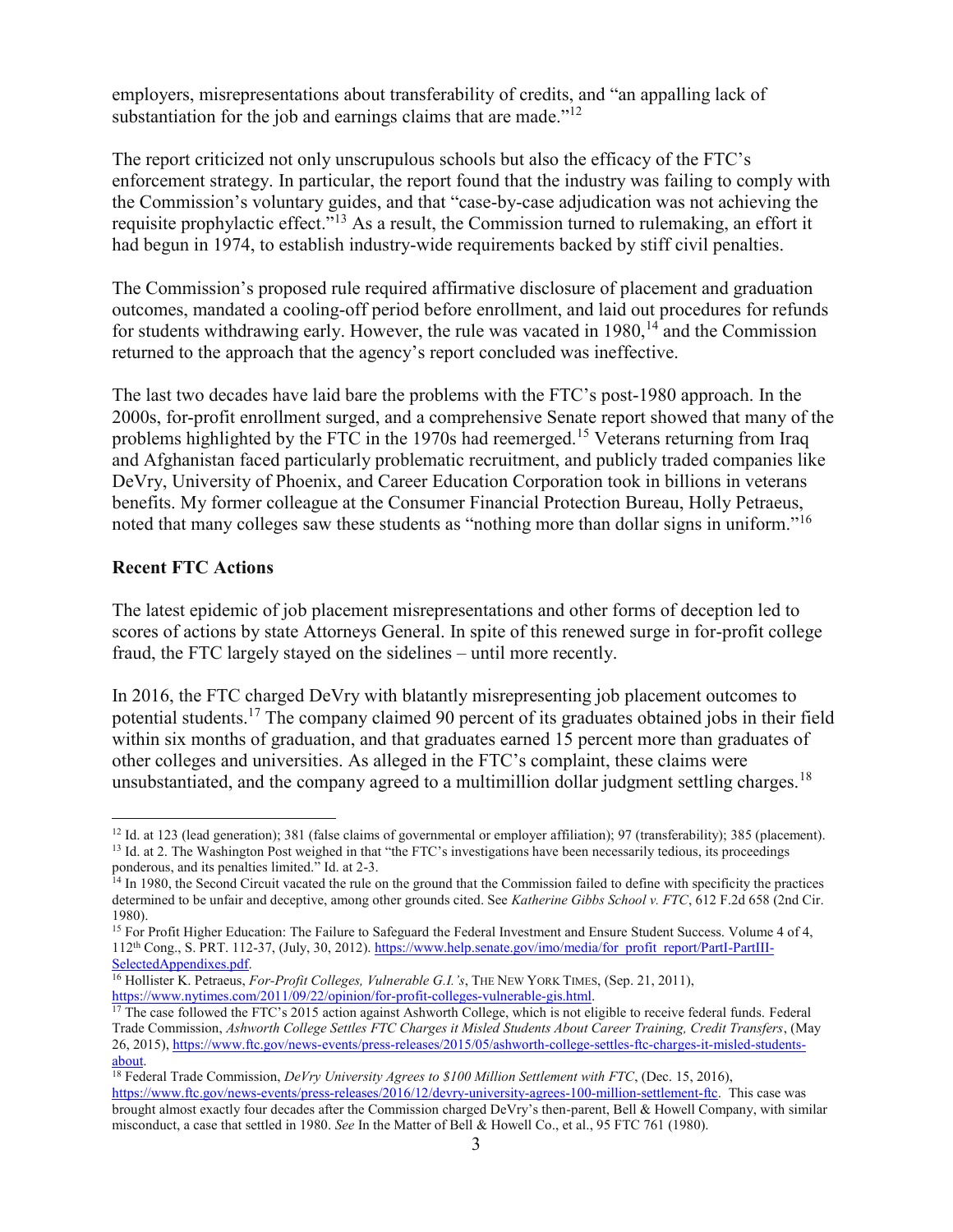Earlier this year, the FTC brought an enforcement action against Career Education Corporation ("CEC") for recruiting students who were lured to the school based on false pretenses. As alleged in the FTC's complaint, the company used lead generators who falsely claimed to be affiliated with the U.S. military, tricking students who were looking to serve their country.<sup>19</sup> This action followed FTC prosecution of lead generators like Sun Key that enabled CEC's fraud.<sup>20</sup>

Today's action involves an industry giant, the University of Phoenix. The company launched a major "Let's Get to Work" marketing campaign promising consumers a career fast-track to "partner" companies like Microsoft and Twitter. In the years after the recession when good jobs were scarce, this message surely held a lot of appeal for struggling Americans. But – as alleged in the complaint – it was false. No such partnerships existed. As the complaint details, a senior manager sounded the alarm that this marketing was misleading, but the company's top executives ignored the warning, hoping the campaign would differentiate Phoenix from its competitors.<sup>21</sup> Today's order returns millions of dollars to students deceived by this campaign.

#### **Moving Forward**

I am glad to see the Commission renewing, on a bipartisan basis, its commitment to tackling fraud in this sector, and I thank our staff for taking on large industry players who flouted the law and exploited both taxpayers and students. The Commission should commit to several steps as it continues its work in this sector:

(1) End Wasteful Government Subsidies for Bad Actors

Taxpayers should not be subsidizing fraud. The Departments of Veterans Affairs, Defense, and Education have mechanisms to suspend participation of bad actor schools from their programs, and the Federal Trade Commission plays an important role. For example, the Secretary of Veterans Affairs can deny GI Bill participation to any program that "utilizes advertising, sales, or enrollment practices of any type which are erroneous, deceptive, or misleading."<sup>22</sup> The law specifically contemplates a role for the Federal Trade Commission to produce findings from its investigations so that the Secretary of Veterans Affairs can act on them.<sup>23</sup> The FTC has significant expertise in identifying unlawful, deceptive practices, and the conduct outlined in the

<sup>23</sup>Baldwin, E. and Meyer, C., *Memorandum RE: Veteran Affairs' Failure to Protect Veterans From Deceptive Recruiting Practices*, THE JEROME N. FRANK LEGAL SERVICES ORGANIZATION, (Feb. 26, 2016),

 $\overline{a}$ <sup>19</sup> Federal Trade Commission, *Operator of Colorado Technical University and American InterContinental University Will Pay \$30 Million to Settle FTC Charges it Used Deceptive Lead Generators to Market its Schools*, (Aug. 27, 2019), [https://www.ftc.gov/news-events/press-releases/2019/08/operator-colorado-technical-university-american-intercontinental.](https://www.ftc.gov/news-events/press-releases/2019/08/operator-colorado-technical-university-american-intercontinental)

<sup>20</sup> Federal Trade Commission, *FTC Takes Action against the Operators of Copycat Military Websites*, (Sep. 6, 2018), [https://www.ftc.gov/news-events/press-releases/2018/09/ftc-takes-action-against-operators-copycat-military-websites.](https://www.ftc.gov/news-events/press-releases/2018/09/ftc-takes-action-against-operators-copycat-military-websites) The FTC has brought actions against both lead generators, like Sun Key, and those who purchase leads, like CEC. This sends a clear message that schools cannot outsource fraud to third parties with impunity.

<sup>21</sup> Complaint ¶¶ 18-29.

<sup>22</sup> 38 U.S.C. § 3696. See also Federal Trade Commission and Department of Veteran Affairs, *Memorandum of Agreement Between the Federal Trade Commission and the Department of Veteran Affairs*, (Nov. 29, 2018), [https://www.ftc.gov/system/files/documents/cooperation\\_agreements/ftc-va\\_memorandum\\_of\\_agreement\\_2018\\_1.pdf.](https://www.ftc.gov/system/files/documents/cooperation_agreements/ftc-va_memorandum_of_agreement_2018_1.pdf)

[https://static1.squarespace.com/static/556718b2e4b02e470eb1b186/t/59fa600671c10b386ab1d1f9/1509580807045/Yale\\_Law\\_Sc](https://static1.squarespace.com/static/556718b2e4b02e470eb1b186/t/59fa600671c10b386ab1d1f9/1509580807045/Yale_Law_School_Analyis_of_VA_Authority.pdf) hool Analyis of VA Authority.pdf (analyzing VA authority to cut off GI Bill funds, and the role of the FTC in coordinating efforts).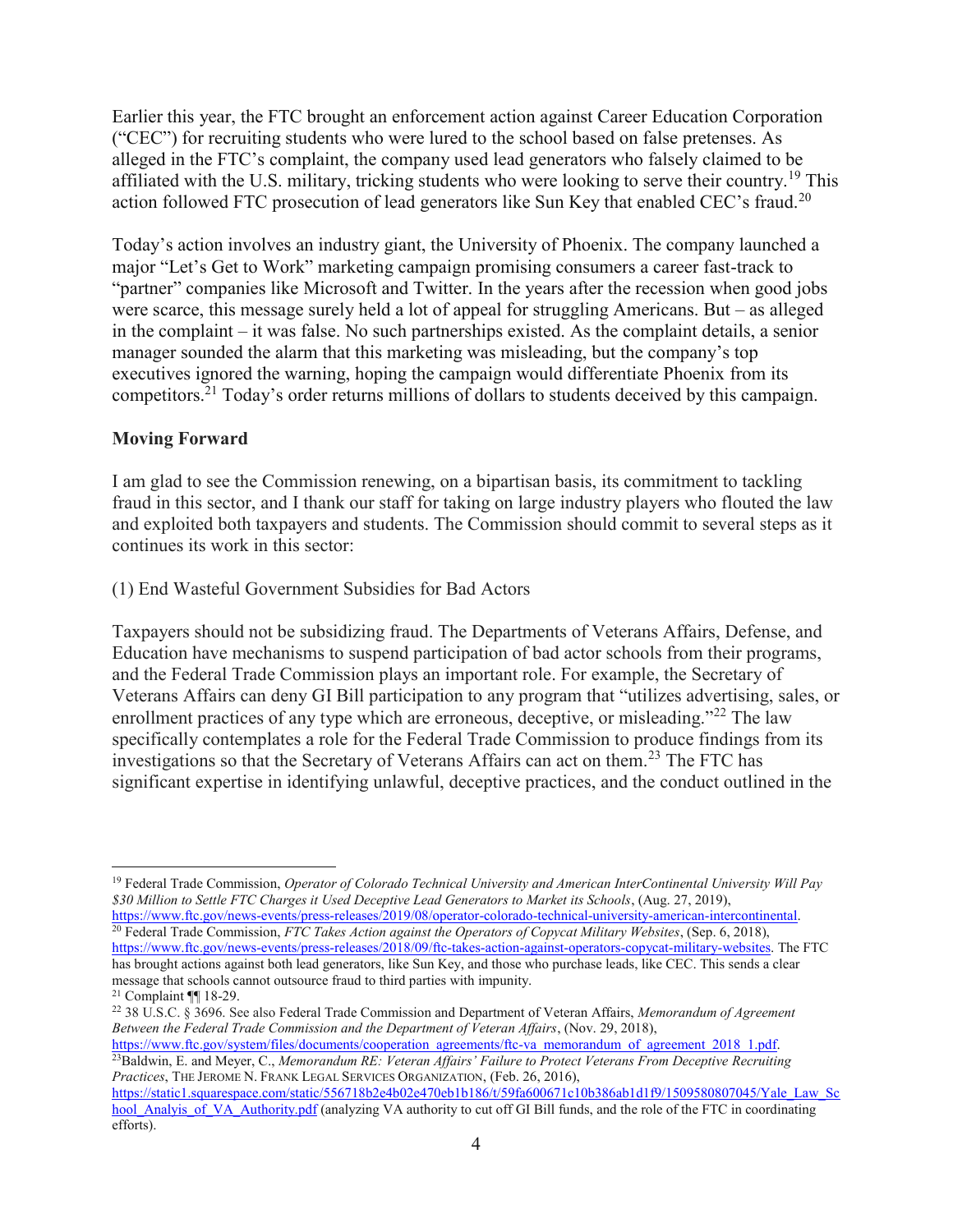Commission's complaints suggests that the Secretary of Veterans Affairs may need to disqualify or sanction companies subject to recent FTC enforcement actions. <sup>24</sup>

## (2) Facilitate Student Loan Cancellation for Victims

Under the Higher Education Act, borrowers with federal student loans who were subjected to unlawful conduct may be eligible for student loan cancellation by the Secretary of Education, who can then recoup funds for taxpayers from bad actors.<sup>25</sup> When our investigations determine that deception has taken place, we should aim to publish evidence that supports borrowers seeking to exercise their rights, which ultimately increases the cost of violating the law. This will further our goal of deterrence, while also leading to more substantial relief for borrowers.<sup>26</sup>

## (3) Ban the Worst Practices and Quickly Attack Emerging Risks

Given the decades-long problem of deception regarding job placement misrepresentations, the Commission should seek to eradicate the problem more systemically. By noticing market players of previous Commission orders on job placement misrepresentation, the Commission can trigger stiff civil penalties for those who repeat that conduct.<sup>27</sup> The Commission should also consider putting into place clear rules to clean up the market, such as a ban on placement or accreditation misrepresentations, given the limitations of case-by-case enforcement.<sup>28</sup> Finally, the Commission must work hard to quickly address emerging risks that are the root causes of student loan distress – such as those posed by unscrupulous online program managers signing up students for online education<sup>29</sup> – rather than expending our limited resources on scams spawned by these bad actors.<sup>30</sup>

 $\overline{a}$ 

<sup>26</sup> The principle of canceling loans that were extended on a fraudulent basis goes back decades, and has earned bipartisan support. In 1975, former FTC Chairman and then-Secretary of Health, Education, and Welfare Caspar Weinberger made clear that his Department would recognize fraud as a valid defense to repayment, and he underscored the need for vigorous oversight. *See* David Whitman, Vietnam Vets and a New Student Loan Program Bring New College Scams, THE CENTURY FOUNDATION, (Feb. 13, 2017), [https://tcf.org/content/report/vietnam-vets-new-student-loan-program-bring-new-college-scams/?session=1.](https://tcf.org/content/report/vietnam-vets-new-student-loan-program-bring-new-college-scams/?session=1) <sup>27</sup> *See* 15 U.S.C. § 45(m)(1)(b) (authorizing civil penalties against firms that knowingly engage in conduct determined by the FTC, in a litigated order, to be unlawful.) In 1971, the Commission upheld a finding (Initial Decision Fndg. 17) that a school violated the FTC Act when it falsely claimed "hundreds" of its graduates obtained jobs in their chosen field after graduation. *See*  In the Matter of E. Detective Acad., Inc., et al., 78 FTC 1428, 1461 (1971). The FTC should notify schools about this and any other applicable orders, which can trigger civil penalty liability for those that engage in similar misrepresentations.

<sup>&</sup>lt;sup>24</sup> To be eligible for federal aid, institutions must be accredited. It is worth noting that each of the institutions charged by the FTC since 2016 is accredited by the Higher Learning Commission, which is supposed to be ensuring that its members treat students "ethically, respectfully, and professionally" in recruitment. Higher Learning Commission, HLC Policy: Recruiting, Admissions and Related Institutional Practices, (Nov. 2017), [https://www.hlcommission.org/Policies/recruiting-admissions-and-related](https://www.hlcommission.org/Policies/recruiting-admissions-and-related-institutional-practices.html)[institutional-practices.html.](https://www.hlcommission.org/Policies/recruiting-admissions-and-related-institutional-practices.html) The FTC's lawsuits indicate they did not.

 $25$  20 U.S.C. § 1087e(h).

<sup>&</sup>lt;sup>28</sup> These limitations are outlined in detail in the Commission's 1976 report, which concluded that, in contrast to litigation, "rulemaking sets bright-line standards for all to see and follow in the future, [thereby allowing] each industry member to fashion its behavior accordingly and to be assured that all his competitors are subject to similar requirements." Federal Trade Commission, Proprietary Vocational and Home Study Schools. Final Report to the Federal Trade Commission and Proposed Trade Regulation Rule (16 CFR Part 438), (Dec. 10, 1976), <https://files.eric.ed.gov/fulltext/ED134790.pdf>at 540. The Second Circuit's concerns with the Commission's previous proposal could be easily remedied.

<sup>29</sup> Hall, S. and Dudley, T., *Dear Colleges: Take Control of Your Online Courses*, THE CENTURY FOUNDATION, (Sep. 12, 2019), [https://tcf.org/content/report/dear-colleges-take-control-online-courses/.](https://tcf.org/content/report/dear-colleges-take-control-online-courses/)

 $30$  The Commission is at its most effective when it targets the causes of borrower distress, and not just the symptoms. Through "Operation Game of Loans," the Commission has devoted substantial resources to shutting down student debt relief scams, but these actions may not have been necessary had there been more effective oversight of for-profit colleges and student loan servicers by the FTC and other federal regulators. In contrast, Commission initiatives like the Holder Rule and enforcement efforts against deceptive lead generators target the core incentives driving fraud.